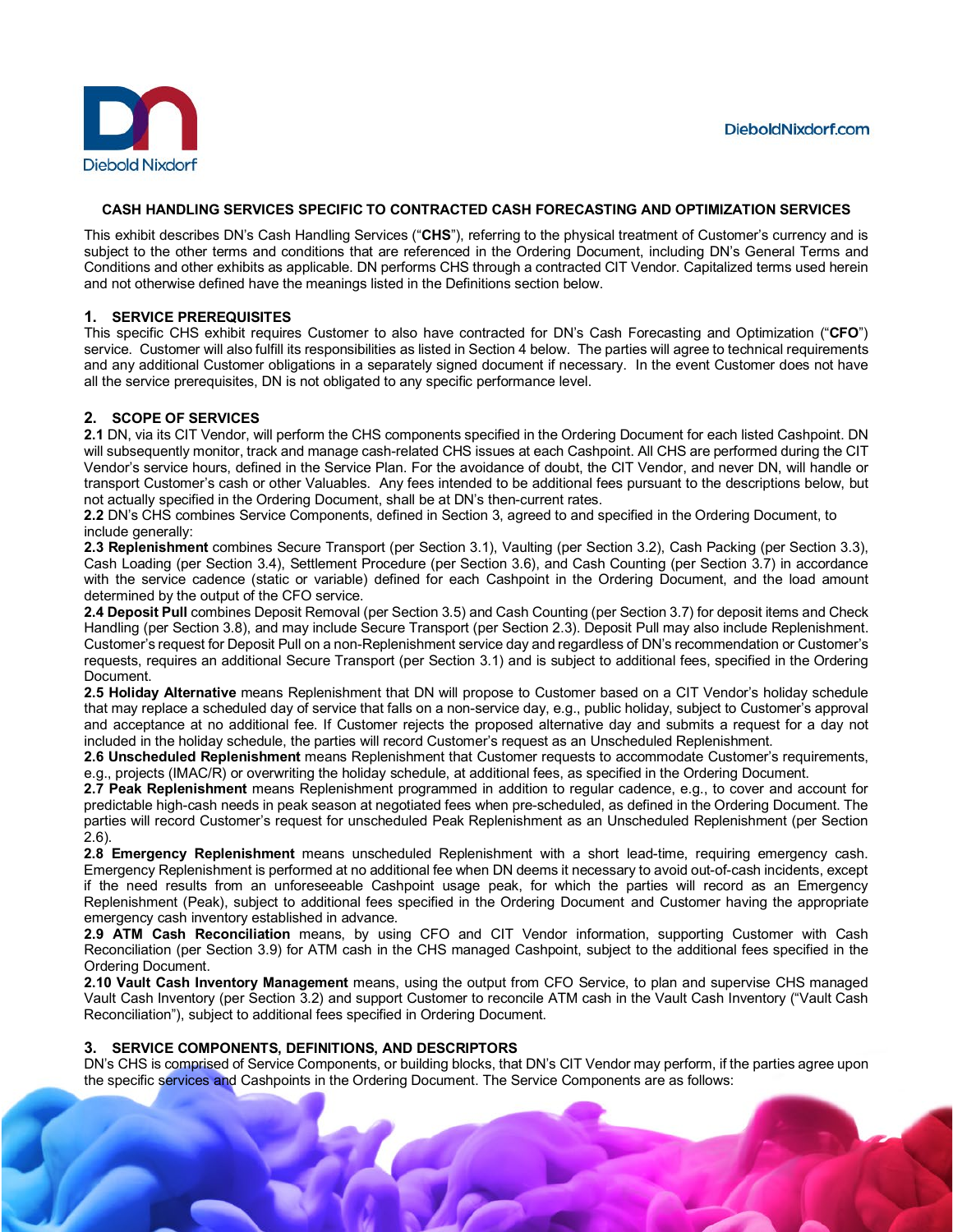**3.1 Secure Transport** means the transport of Valuables using industry-standard protection, except ink-dye. All transport is performed between designated locations.

**3.2 Vaulting** means the regular warehousing of currency and optionally other Valuables in a centralized vault location (also referred to as a "cash center"), and activities to add or remove currency in transit to or from the cash funding institution (referred to as "bulk cash") to maintain or adjust the stock level ("Vault Cash Inventory", or "VCI") in compliance with Customer-provided parameters (and optionally controlled through DN's "Vault Cash Inventory Management" services per Section 2.10). Unless defined in the Service Plan, Customer owns and provides its currency in sufficient quality (i.e., "ATM Fit") and quantity by denomination. If Customer performs any of the vaulting, the parties will record Customer's obligation in the Service Plan and specify any in-scope DN Vaulting, not performed by Customer, in the Ordering Document.

**3.3 Cash Packing** or "Cash Preparation" means to fill Customer-provided transportable canisters (i.e., "cassettes") or sealed bags (also referred to as "safebags") with currency, provided through Vaulting services (per Section 3.2), for Secure Transport (per Section 3.1) to the target location. The parties will define the packing type in the Service Plan.

**3.4 Cash Loading** means authorized access to Cashpoint safe, to either: (i) add currency to residual cash stored in dispensing canisters (referred to as a "Cash Add"); (ii) remove all residual cash before loading currency into the same canisters in Cashpoint (a "Cash Swap"); or (iii) replace cassettes in Cashpoint with cassettes pre-loaded with currency in a centralized vault location (also referred to as a "cash center") and transported to a Cashpoint (a "Cassette Swap"). Cash Loading includes removal of currency removed from reject, retract, or other technical canisters (also referred to as "purge cash"), and other "return items" such as captured cards and settlement information printed or digital. The CIT Vendor will further handle such return items in the manner selected by Customer, on a commercially reasonable basis. Cash Loading may include the replenishment of Customersupplied "consumables" (e.g. receipt paper, journal rolls, envelopes, excluding ink cartridges) that are provided by Customer at the vaulting location, if selected by Customer in the Ordering Document. If the consumable is not available during the time of the service call, as mutually agreed upon by the parties, the CIT Vendor may provide that consumable at additional fees.

**3.5 Deposit Removal** means clearing of items removed from dedicated deposit canisters (including envelopes, checks, and foreign currencies) from special canisters (referred to as a "Deposit Cassette" or an "All-In Box") in Cashpoints equipped with deposit function.

**3.6 Settlement Procedure** means to obtain receipts ("Settlement Statement") from a Cashpoint and the necessary activities to accordingly update ATM counters by entering the new beginning balance, and, if required, the resetting of control devices at the Cashpoint (referred to as "Financial Replenishment"). The Settlement Statement relates to the Cashpoints' machine counters, such as: beginning balance, withdrawals and/or deposits totals within the settlement cycle and ending balance. Settlement Procedure is performed according to agreed-upon settlement instructions through collaboration among Customer, network provider, and DN (such instructions referred to as the "Settlement Instruction" or the "Reference Card"). Settlement Statement may be provided to Customer as part of Cash Counting (per Section 3.7), if not automatically submitted by the Cashpoints (i.e., via "Electronic Journal").

**3.7 Cash Counting** means the physical counting of residual cash, currency removed from reject, retract, or other technical canisters (also referred to as "purge cash"), if applicable, other items removed from dedicated deposit canisters at the vaulting location. The CIT Vendor will provide to Customer the counting results by currency and denomination (referred to as "CIT Reporting" or "CIT Paperwork"), as specified in the Service Plan.

**3.8 Check Handling** means (i) delivery or shipment of removed checks to the agreed upon location (referred to as "Check Delivery"); or (ii) storage and secure destruction after the retention time defined in the Service Plan (referred to as "Check Storage"), and upon request, for singular checks only, scan or ship to Customer's defined destination, subject to a separate fee. **3.9 Cash Reconciliation** means supporting Customer's reconciliation process with an additional (2-way) verification of Cashpoint currency by comparing datapoints in CIT Reporting (physical count, per Section 3.7) and Settlement Statement (machine counters, per Section 3.6) for a Cash Discrepancy, meaning a currency variance that has not been confirmed by Customer. Customer's formal confirmation of a Cash Discrepancy in Customer's general ledger will result in a Cash Difference. **3.10. Loss Investigation Support** means supporting Customer's investigation process. The Service Plan will provide governance for currency shortages and overages, including: (i) upon finding a Cash Discrepancy (per Section 3.9), DN, Customer, the CIT Vendor, or the cash funding institution (i.e., the funding source) will use best commercial efforts to immediately notify the other parties; and (ii) for a Cash Difference (per Section 3.9), DN will reasonably assist in conducting loss investigations and, if the Cash Difference cannot be resolved "on paper", will reasonably cooperate with Customer to provide necessary data for purposes of, on Customer's behalf, filing a recovery claim (also referred as an "ATM Loss Claim") with the CIT Vendor or the cash funding institution.

### **4. CUSTOMER SUPPORTING ACTIVITIES**

**4.1** Support DN's endeavors to provide the CIT Vendor with all needed information, especially Settlement Instructions (i.e., "Reference Cards") per Section 3.6, identification procedures, and access to location, etc.

**4.2** Inform DN about all known circumstances that may impact service execution or create any operational or security risk.

**4.3** Inform DN with sufficient lead time of no less than two weeks about changes in configuration of fleet or other operationally relevant parameters.

**4.4** Maintain sufficient liquidity to comply with cash requirements in the vaulting location(s), to facilitate regular and unscheduled CHS with sufficient local Vault Cash Inventory (per Section 3.2).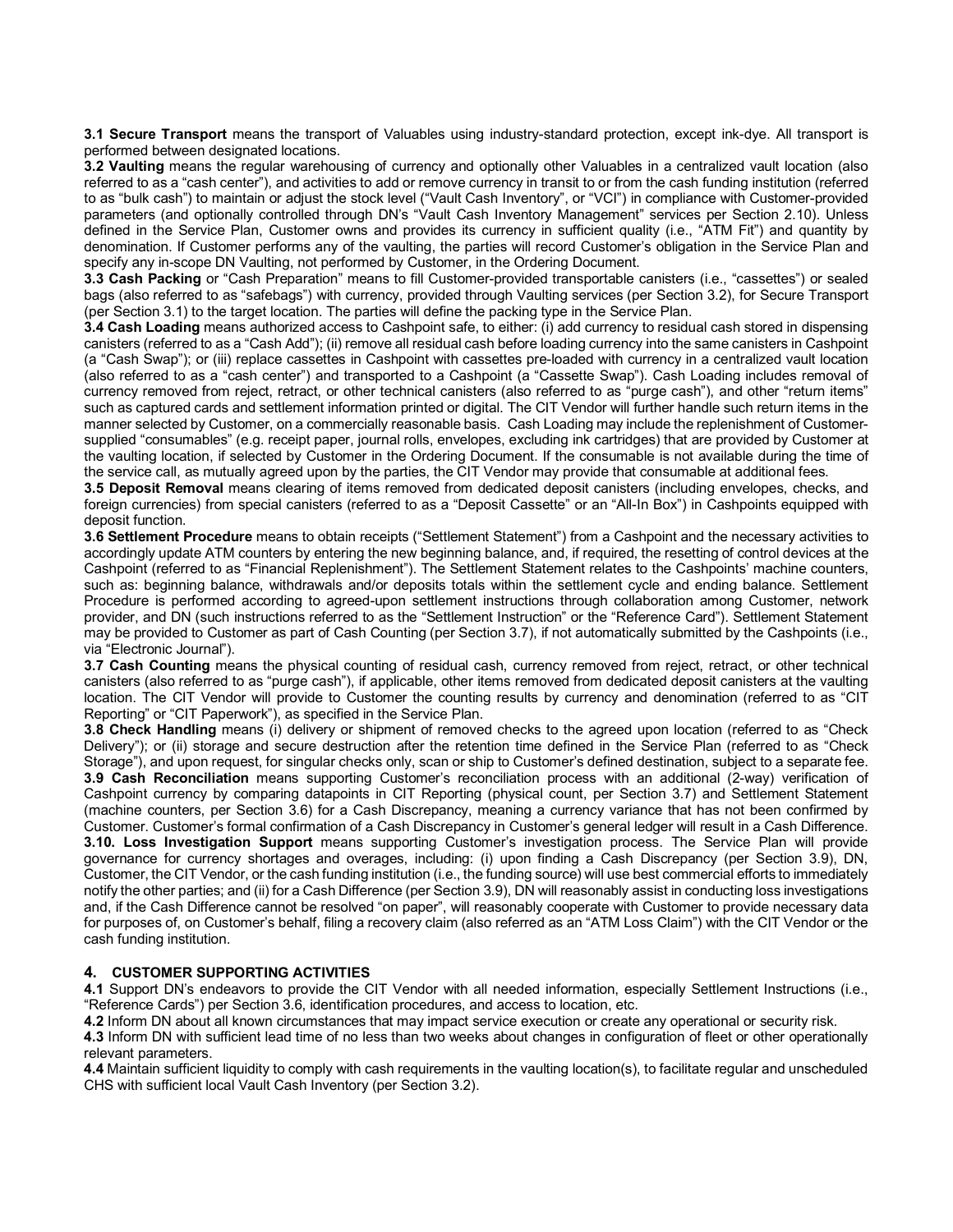**4.5** Ensure that the cash or valuables within the Serviced Equipment are secured by an auditable, electronic lock; and that no other third party will have access to the Serviced Equipment. Customer agrees to the terms and conditions of DN's Cash Liability and Claims exhibit regarding the allocation and limitation of liability for physical cash losses.

**4.6** Provide DN with written settlement and security procedures to be followed relative to balancing, access and security of the Serviced Equipment. Such procedures shall be identical as issued to and followed by Customer's own employees.

**4.7** Provide at no cost to DN all necessary sets of keys, alarm codes/instructions, access codes/cards or any other items required by DN (based on the number of DN technicians that may be performing services hereunder) to perform services, including free and clear access to the Serviced Equipment. DN agrees to maintain such keys and other security devices in confidence and will take steps to reasonably ensure that they are maintained in a secure and confidential manner.

# **5. OUT OF SCOPE**

The parties will define the CHS scope in the Ordering Document. For the avoidance of doubt, the items below are out of scope. **5.1** Ownership of cash or other Valuables

**5.2** Customer-performed cash duties (e.g. vaulting) and general ledger reconciliations.

**5.3** End-to-End IBNS (intelligent banknote neutralization systems, e.g. ink-dye).

**5.4** Supplementary preparation services, i.e. specialized conditioning of banknotes.

**5.5** Consumer claims-handling obligations (e.g. Reg-E).

**5.6** First Line Maintenance and/or related services.

**5.7** Customer-requested customized reports, beyond DN's standard reporting, and other unspecified CIT services.

**5.8** Material Departure from CFO Trend Baseline. When there is (i) a sustained increase in ATM usage pattern (measured as average daily turnover in last three months ("Actual Trend") versus the same period the year before ("Trend Baseline"), with Actual Trend being 20% or more above Trend Baseline); or (ii) unusual high volatility (50% or more above weekly average), DN is not responsible for Emergency Replenishment (per Section 2.8) or implementation of further Peak Replenishment (per Section 2.7) until the parties agree to and adjust the Ordering Document to reflect the increase in ATM usage pattern.

For clarity, the parties may specify certain Customer-performed duties in the Service Plan and specify in-scope obligations on the Ordering Document where Customer agrees that DN, via its CIT Vendor, alone will perform the duty. Customer and DN will not overlap cash duties at any Cashpoint.

# **6. SERVICE PLAN AND ORDERING DOCUMENT**

**6.1 Service Plan**. DN and Customer will develop a Service Plan that outlines the service parameters for CHS (including master data and configuration options), a transition plan, each party's contacts, project governance, timelines, and a Change Management process. All communications and documentation will be in English.

**6.2 Cash Services Ordering Document**. The Ordering Document or Service Plan will define the CHS parameters at each listed Cashpoint by type and location, at minimum:

- Service Frequency ("cadence") static schedule (weekdays, by agreed-upon frequency); or variable schedule (defined by CFO)
- Load Amounts variable amounts based on output from CFO
- Service Type/Scope (Replenishment, Deposit Pull (per Section 2.4), Peak Replenishment (per Section 2.7), Cassette Swap (per Section 3.4), Cash Swap (per Section 3.4), etc.)
- Assigned service locations (Cashpoint address with assignment to CIT Vendor depot, a centralized vault location (also referred to as a "cash center," operated by Customer or CIT Vendor), distance zone, etc.)

Prior to CHS commencement, the parties will agree to the type of communication for order instructions (transfer method, timelines, etc.) of any variable parameters (dynamic schedule, variable load amounts).

**6.3 Change Management for Cash Service Schedule:** The parties may agree to and adjust the Ordering Document through email confirmation, without the execution of an amendment. DN may also recommend a frequency adjustment and corresponding pricing adjustment for CHS in an email to Customer's contact listed in the Service Plan. Customer, in its sole discretion, may accept DN's requested modification, by confirming its acceptance and submitting an executed updated Ordering Document via email to DN.

**6.4 CIT Vendor Agreement**. DN must have a current agreement with a CIT Vendor who is willing to perform the CHS components that DN and Customer specify in the Ordering Document. If the CIT Vendor terminates its DN agreement or if the CIT Vendor materially increases its pricing, DN will notify Customer and use best commercial efforts to identify and propose alternatives, which may result in a price adjustment. If Customer rejects the proposal or if DN cannot provide an alternative offer, the parties will terminate CHS without liability to DN, concurrent with the termination of the agreement or price increase between the CIT Vendor and DN. DN agrees to work with Customer in good faith and on a commercially reasonable basis to coordinate any such termination, including transition to an alternative vendor selected by Customer.